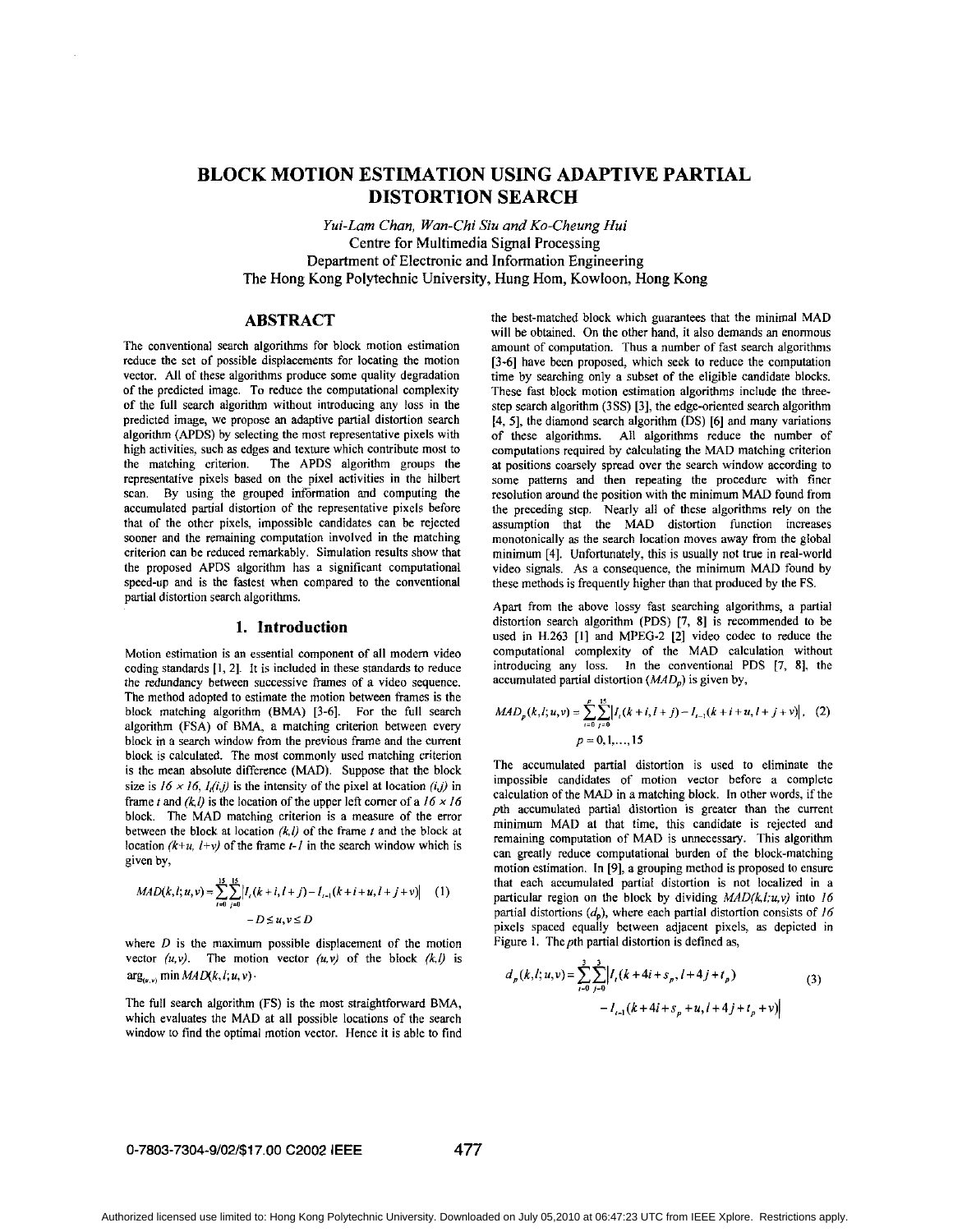where  $s_n$  and  $t_n$  are the horizontal and vertical offsets of the upper left comer point of the *pth* partial distortion from the upper left comer point of the block, respectively. The order of calculation of the partial distortion  $d_p$  is also depicted in [Figure](#page-0-0) 1. The pth accumulated partial distortion in eqn (2) is redefined **as** 

$$
MAD_p(k, l; u, v) = \sum_{i=0}^{p} d_i(k, l; u, v)
$$
 (4)

This sub-sampling PDS (SS-PDS) achieves a better efficiency than the conventional PDS.



[Figure](#page-0-0) **1.** Grouping pixel locations **for** the calculation ofthe partial distortion  $d_p$ , and the number inside the pixel represents its corrcspoadiog order **of** computing the partial distortims.

The speed-up of the PDS depends **on** how fast the computation of the accumulated partial distortion is stopped. This paper is based **on** the fact that high activities in pixels contribute most to the **MAD** criterion. If the partial distortion is firstly computed on these high active pixels within a block, the impossible candidates will be eliminated sooner. However, the SS-PDS is not sufficient to reflect the above consideration. In this paper, we propose **an**  adaptive partial distortion search algorithm (APDS) which groups the pixels for computing the partial distortion according to their activities in a hilbert scan to further reduce the computational complexity of the PDS. Experimental results show that the proposed 4PDS has a significant speed-up when compared to the conventional PDS and the SS-PDS.

#### **2. Adaptive Partial Distortion Search (APDS)**

A critical issue in PDS **is** how fast the impossible candidates are detected in order to reduce the computation to a minimum. In fact, the pixels with high activities such **as** edges and texture contribute most to the MAD criterion, and are regarded **as** the representative pixels in the block. By computing the accumulated partial distortion of the representative pixels before that of the other pixels, we can remove the impossible candidates sooner. Therefore, we can reduce the computational complexity of the BMA without any quality degradation of the predicted image. Consequently, the extraction of the representative pixels plays **an**  important role in the development of an efficient PDS, which is the subject of discussion in the following sections.

#### **2.1 Hilbert scan and its features**

In **1891,** the great German mathematician Hilbert found a family of Hilbert curves that pass through all the grid points only once in a 2-D space **[IO].** The Hilbert scan is the result of scanning a 2-D image through one of its Hilbert curves, **as** depicted in Figure 2. The Hilbert scan extracts clusters in an image easier than other scanning methods e.g. raster scan, and it preserves 2-D coherence **[I I].** In [12], Wang et *al* showed that the edge information in a 2-D image is preserved in its I-D Hilbert-scan sequence more effectively than the raster scan which may miss edges due to its scanning direction. The adaptive PDS algorithm (APDS) that we are going to propose groups pixels according to the edge information in the I-D Hilbert sequence.



Figure **2.** The Hilbert scan.

#### **2.2 Description of the proposed APDS algorithm**

After performing a Hilbert scan on a 2-D block, the block is converted into a I-D Hilbert sequence. In the proposed APDS, pixels **on** the I-D Hilbert sequence are sorted according to the absolute difference **between** a pixel and its preceding pixel. The sorted pixels are grouped for computing the accumulated partial distortion. Let us summarize our proposed algorithm **as** follows:

- 1. Convert the block of interest in the current frame into a I-D Hilbert sequence, as depicted in Figure 2. The I-D Hilbert sequence is denoted as  $hs=[hs_i]$   $i=0,1,...,255$ , where  $hs_i$  is an ordered pixel in the I-D Hilbert sequence.
- $\mathcal{D}$ Compute the absolute difference of the I-D Hilbert sequence,  $AD = {AD<sub>i</sub> | j=1,..., 255}$ , and  $AD<sub>j</sub>$  is written by

$$
AD_j = |hs_j - hs_{j-1}|
$$
\n<sup>(5)</sup>

and each  $AD_i$  is associated with a pixel pair,  $hs_i$  and  $hs_i$ .

- For the sequence *AD*, the *AD<sub>i</sub>s* are sorted in descending order 3. by counting sort **[13].**
- Arrange the pixel pairs according to the sorted sequence of *AD*, and form the final sorted sequence of *hs* which is denoted as  $h s' = {h s' \mid i=0, 1, ..., 255}$ , where  $h s'$  is a sorted pixel in the I-D Hilbert sequence. Since each *hs,* is associated with both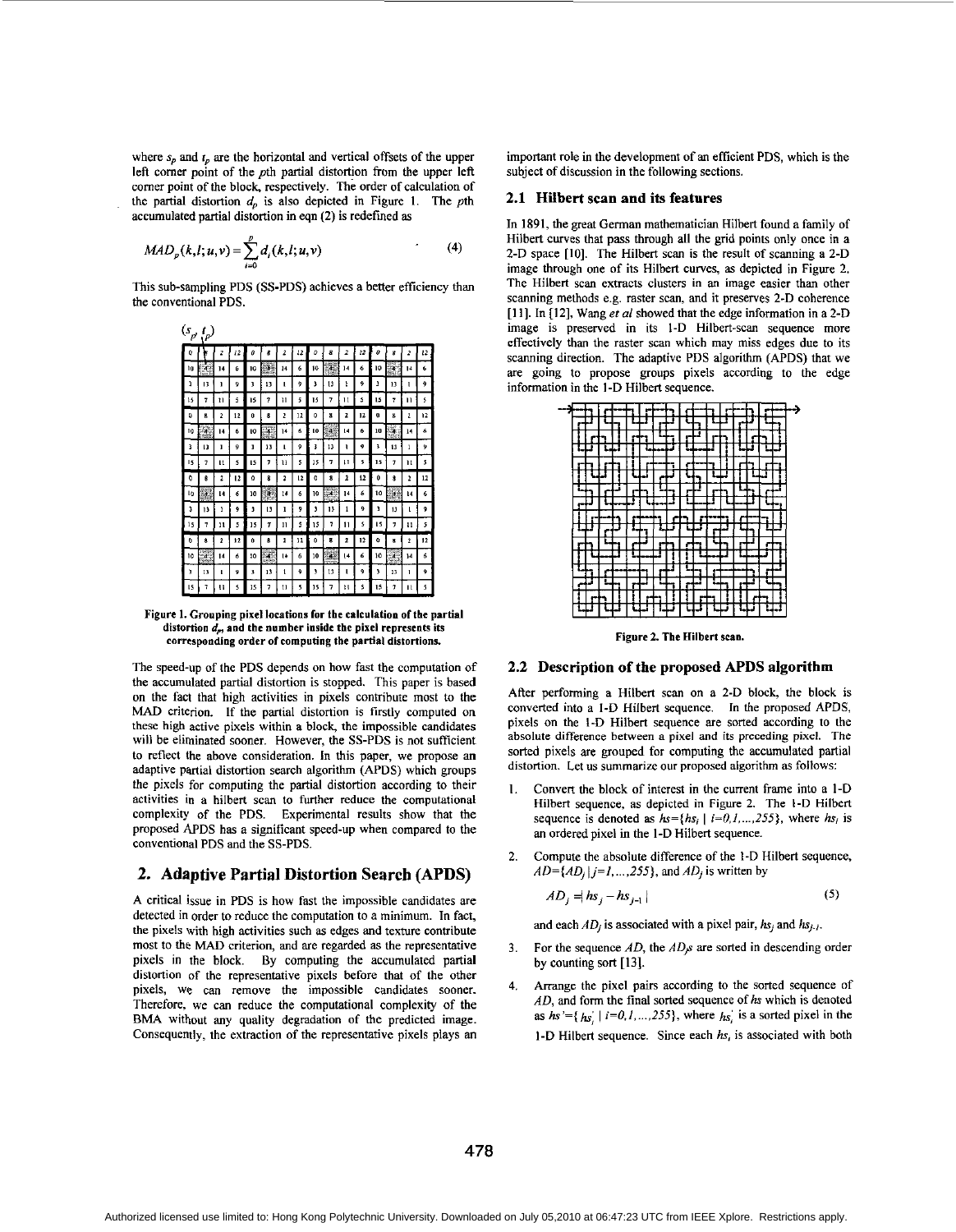$AD_i$  and  $AD_{i+1}$ , it may be duplicated in the *hs'*. As a consequence, when the pixel pair is placed on the *hs',* its associated pixels must be checked. If the pixel is already on the *hs',* this pixel will not be placed on the *hs';* otherwise, this pixel is appended at the *hs* '.

Group *16* partial distortions, each of which consists of *16*  pixels according to the order of the *hs'.* The pth partial distortion is defined **as,**  *5.* 

$$
d_p(k, l; u, v) = \sum_{i=15p}^{15p-1} \left| l_i(k + hsx_i, l + hsy_i) \right|
$$
  
- 
$$
l_{i-1}(k + hsx_i + u, l + hsy_i + v)
$$
 (6)

where *hsx*, and *hsy*, are the horizontal and vertical offsets of the pixel *hs;* from the upper left comer point of the block, respectively. The proposed grouping method ensures that each accumulated partial distortion is based on the representative pixels which contribute most to the **MAD**  criterion. The accumulated partial distortion, **as** defined in eqn **(4),** can reject the impossible candidates faster.

Figure 3 shows an example of how to obtain the final sorted sequence, hs', from the **I-D** Hilbert sequence, *hs.* For the sake of simplicity, 8 pixels have been used for our illustration. To compute the *AD,,* its corresponding pixel pair is involved. For example,

$$
AD_1 = |hs_1 - hs_0| = 20
$$
  
\n
$$
AD_2 = |hs_2 - hs_1| = 50
$$
  
\n
$$
AD_3 = |hs_3 - hs_2| = 40
$$
\n(7)

After computing the absolute difference, the  $AD<sub>j</sub>s$  are arranged in descending order **as** shown in Figure 3, and the resulting sorted sequence is  $\{AD_2, AD_3, AD_7, ...\}$ . First, we place the edge pair  $\{h s<sub>2</sub>, h s<sub>1</sub>\}$  of  $AD<sub>2</sub>$  at the beginning of the final sorted sequence,  $h s' = \{h s_2, h s_1, \ldots\}$ . Then, the second edge pair  $\{h s_3, h s_2\}$  of  $A D_3$ is checked. In this example, since  $hs<sub>3</sub>$  has not been included in  $hs$ in the first step, it is appended at *hs'* such that *hs'* becomes *{hs2. hs,, hs,,* ...}. Note that, the other pixel, *hs,,* of the edge pair *AD,*  has already been included in *hs',* hence no further action is required for  $h_{s_2}$ . The process is continued until all edge pairs of *AD9* are checked.



**Figure 3. An example of formatling a final sarrrd sequence,** *hs'.* 

#### **3. Simulation Results**

The performance of the proposed APDS has been tested for a large variety of real image sequences, including "Salesman", "Flower Garden", "Table Tennis" and "Football". The performance results of the block motion vector estimation of the new **APDS** were compared with the results of some of the conventional methods which were the full search algorithm (FS), the conventional **PDS**  and the sub-sampling **PDS (SS-PDS)** [9]. Note that the ability of the **PDS** to reject impossible candidates depends also on how well the search strategy allows the minimum matching error to be detected faster. To meet this purpose, the spiral search method **(7, 81** was employed in the conventional **PDS,** the **SS-PDS** and the proposed **APDS.** The search began at the original checking point and then moved outward in a spiral-scanning path. The purpose of this order of searching was to exploit the center-biased motionvector distribution characteristics of the real-world video sequence. The maximum allowable displacement in both the horizontal and vertical directions was **7** with a block size of 16 *x 16.* 

Since all partial distortion search algorithms mentioned in this paper are classified as lossless algorithms, the predicted images they produced have the same quality **as** the images produced hy the FS. In the following discussion, the computational complexities of our proposed APDS are compared with those of the conventional algorithms including the FS, the conventional **PDS** and the **SS-PDS.** In general, several factors need to be taken into account in comparing the costs associated with various algorithms. These factors include speed, chip area and power, and they can usually be traded with each other depending upon the architecture to be used, hence comparing the costs associated with various algorithms is not an easy task. Nevertheless, it is possible to choose a simple way to define complexity. The fixed-point implementation of the different algorithms are now compared in terms of absolute conversion, addition/subtraction and integer comparison, while the computational reduction **is** based **on** the total operations of these types of operations. For our proposed **APDS,** we realized the partial distortion by adaptively grouping the pixels according to their activities in the hilbert scan for a further reduction of the computational complexity of the **PDS,** which is the major overhead of our proposed **PDS.** Its computational complexity is now examined. It mainly consists of two parts: the calculation and sorting of  $AD_i$ . From eqn(5), the calculation of  $AD_i$  includes  $255$ absolute conversions and *255* subtractions. By employing the counting sort **(131,** the amount of computation for sorting *AD,* is reduced drastically in which 510 increment/decrement by one operations and *255* additions are required to sort *AD,* in descending order. Though the increment/decrement by one operation requires less processing cycles than a general addition/subtraction operation in most digital signal processors, we still assume that this type of operation is equivalent to the addition/subtraction operation for the sake of simplicity. Combining all of these, Table I provides a comparison of the operational requirements of the FS, the conventional **PDS,** the **SS-PDS** and the proposed **APDS.** The table shows that the proposed **ADPS** has a greater computational reduction than the FS; it has a speed-up of about 1.96 to *4.73* times the speed of the FS. Figure **4** shows the average operations per block for each frame of the "Salesman" sequence using different **PDS** algorithms. These figures demonstrate that the proposed **APDS** has **a** significant computational reduction **as** compared with those of the conventional **PDS** and the **SS-PDS.** From the